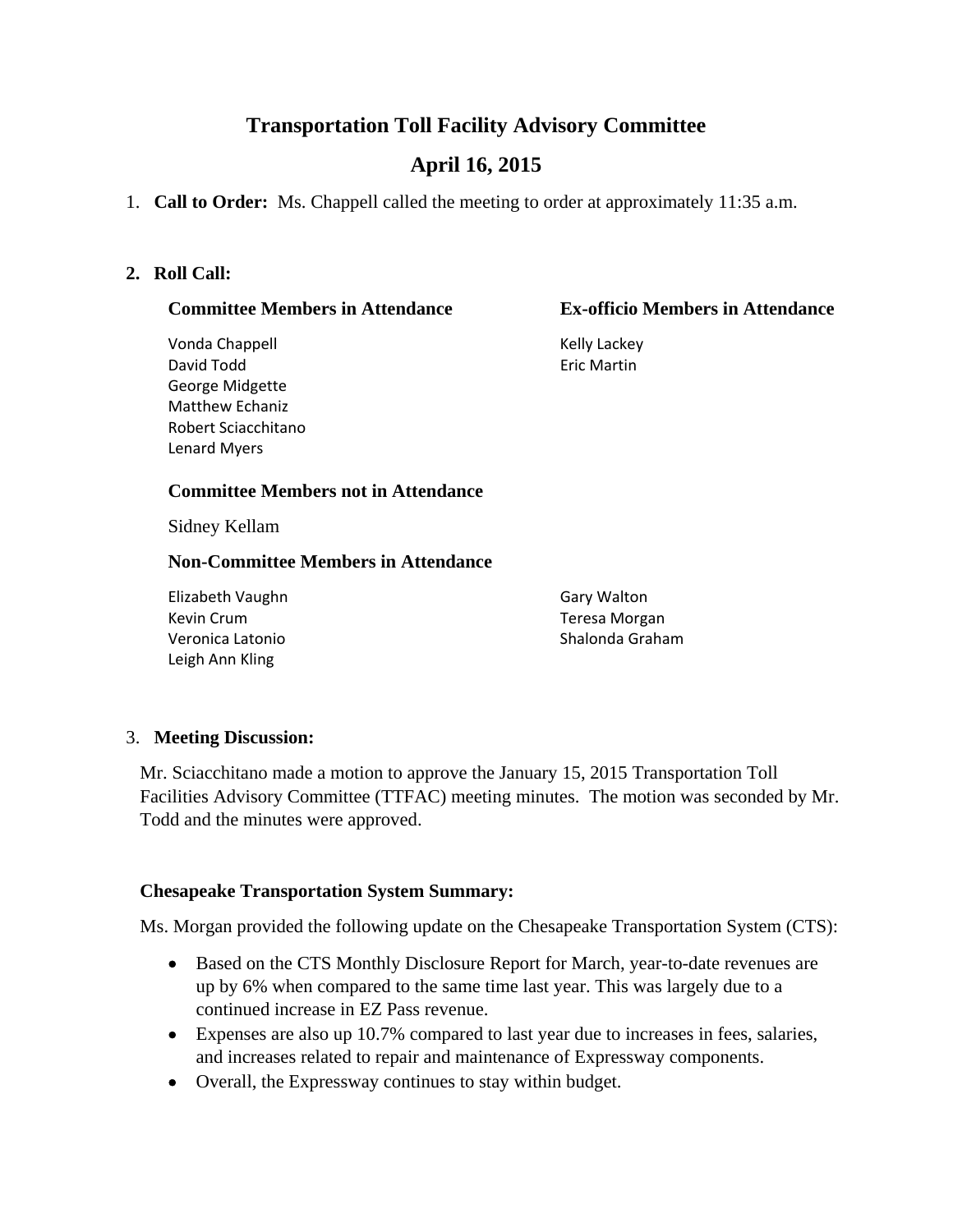Dominion Boulevard:

- Dominion Boulevard remains on target having expended 69% of the budget through March of this year.
- Ms. Morgan encouraged everyone to take a look at the City of Chesapeake Public Works website where the all of the reports may be found under Dominion Boulevard - CTS Monthly Disclosure Reports.

# **Dominion Blvd. Project Update**

Mr. Martin provided the following updates on Dominion Boulevard:

- Despite work being slowed by the poor weather in January and February the contractor is still ahead of schedule.
- Opening of Veterans Bridge was a key milestone that occurred in December.
- Despite the weather, work continued on the installation of bridge piles in the river.
- Work on the bridge approaches restarted when the weather improved.
- Work continues on the interchange bridges.
- The pink flags sticking out of the ground are wick drains which pull the water out of the ground to create more stability.
- Work will continue and cleanup is being done on approach roads.
- Construction is approximately 50% complete.
- The public hearing that was held on the connector roads went well and is moving forward.
- City Council asked for a reduction in the use of commercial truck air brakes. Signs have been posted on the Veterans Bridge prohibiting the use of air brakes except in the event of an emergency.
- Mr. Martin encouraged all to visit the website that Ms. Morgan mentioned. There are videos of before and after which is a nice tool for the community.
- A contract for the southern portion of Dominion Blvd. from Cedar Road to Route 17 is scheduled to begin construction this summer and completed the same time as the northern portion.
	- o The committee inquired about the funding of this portion of the project and Mr. Martin explained there will be a combination of city and state funding.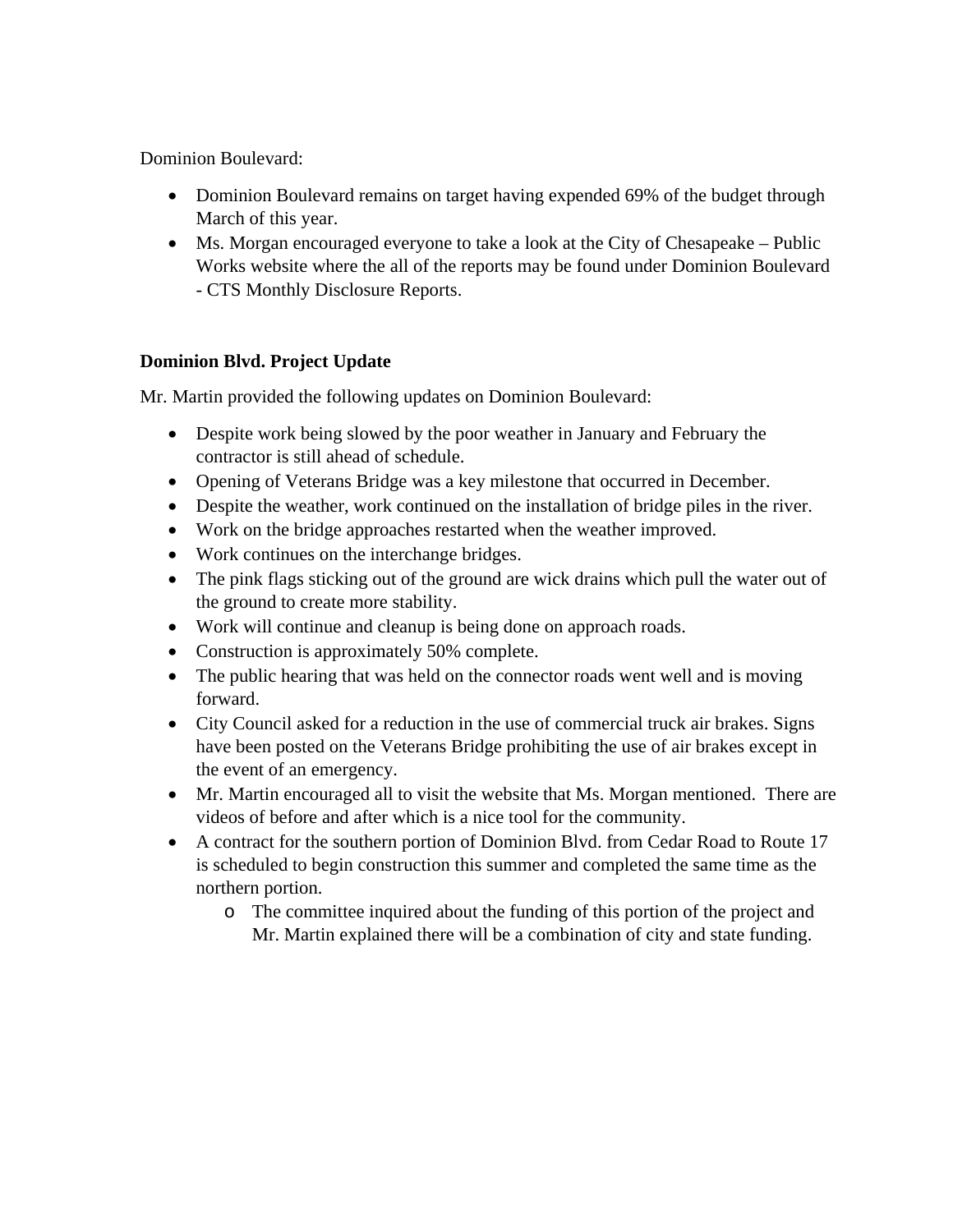# **Chesapeake Expressway Update**

Mr. Walton provided the following update on the Chesapeake Expressway:

- Year to date traffic is up 6% and Revenue is up 6%.
- Cash transactions are down 7.5%, EZ Pass transactions are up 26.1%, and Discount Program transactions are up 4.0%.
- Expressway staff will continue to monitor the distribution of traffic to determine whether a Full Service Lane in each direction should be converted to another EZ Pass only (Express) lane at some point in the future.
- Distribution of traffic between the Expressway and Battlefield Blvd. remains consistent with approx. 65% traveling on Battlefield while the remainder is on the Expressway in the off-peak season.
- Snow and ice events resulted in an  $18\%$  reduction in traffic volume on Feb.16<sup>th</sup>, as well as toll suspension for 26.5 hours on February  $26-27$ <sup>th</sup>.
- Very strong traffic demand in early February nearly offset the effects of the storms resulting in only a slight drop in traffic and revenue for the month.
- Revenue breakdown in transactions:
	- o 29% cash; 31% full fare EZP; 40% discount program

Renewal and Replacement:

- 2015 inspections are nearly complete and the report is expected shortly.
- 2014 construction contract is currently going through the approval process.
	- o Maintenance and repair work will take place on the main building, toll canopy, storm water basins, ditch clearing, and bridge inspections.
- A study by HBA Architecture and Interior Design is being conducted to allow for additional staff. This includes modifications and expansions in the administrative office, control room and collector count room.
- Currently the AVI antennas and cabling are being replaced. The current material is at the end of its lifecycle. We will be upgrading the toll operating system with a Linux based system.
	- o The committee asked if there would be a learning curve for the new system. Mr. Walton answered that the upgrade would be transparent to the end users.

YTD expenses through March:

- Payroll and benefits are at 62.7% of budget
- General expenses are at 66.1% of budget
- Overall operating expenses are up 10.7%.

EZ Pass fee changes:

• VDOT will raise the processing rates we currently pay from  $1.611\%$  (FY 14/15) to 1.756% (FY15/16).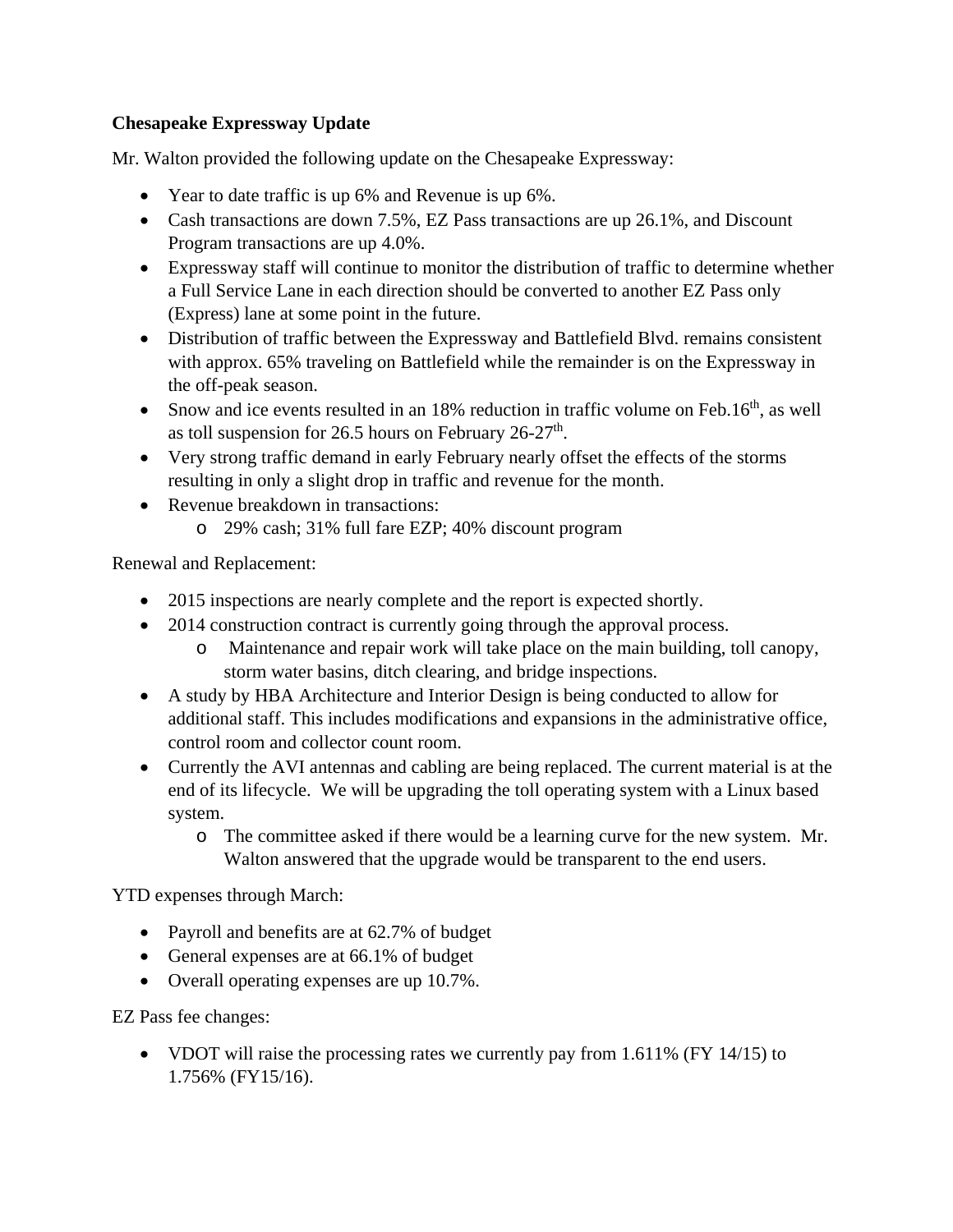- The increase is due to the elimination of the \$0.50 monthly fee that was previously charged to EZPass holders.
- The fees we pay to EZPass per transaction are:
	- o For a \$3.00 toll we now pay approximately \$0.10. Next year it will be approximately \$0.11.
	- o For a \$6.00 toll we now pay approximately \$0.15. Next year it will be approximately \$0.16.

## Questions:

- o The committee asked for clarification with regards to the upcoming construction and the estimated cost. Mr. Walton explained it involves items identified in the Annual Renewal and Replacement Report. It includes the maintenance of drainage structures, ditch clearing, shoulder repairs, embankment repairs. The Expressway takes care of some items and will contract out the larger items such as those listed above. The estimated costs this year is a little over \$200,000.00.
- o The committee asked if the Expressway could get an annual contract with a contractor to do the work. Mr. Walton explained the work changes every year and there are two components; the toll system contractor performs required work for the toll system and the remainder is bid via the normal procurement process. It is more cost effective for the Expressway to have contractors compete for the contract annually. Kimley-Horn acts as our construction manager.
- o The committee inquired about the toll increase for next year. Mr. Walton explained that City Council approved a \$2.00 (mistakenly said to be \$1.00 in the meeting) increase during peak season weekends only starting next year (Peak Weekends: 2-axle - \$8.00 and 3 or more axles - \$9.00). Off-peak season and Discount toll rates will remain unchanged.
- o The committee asked about maintenance costs being up. Ms. Morgan explained the increases were mainly due to maintenance from TransCore. Mr. Walton explained the jump in expenses is a result of end of life items in the toll system components. Maintenance was necessary to avoid potential issues during peak season.
- o The committee inquired about the effects of the harsh weather on the new pavement. Mr. Walton explained that the pavement is too new yet. The quality of the pavement will be evident when the pavement is about five years old. Right now the oldest pavement is three years old and still looks good. There have been repairs to small potholes caused by debris in the asphalt. The committee asked if the contractor paid for the repairs. Mr. Walton explained that there was only a one year warranty which has expired but the repair cost was minimal.
- o The committee asked if there are people who should be on the discount program who do not know about it. Mr. Walton explained the office always makes sure people are aware of the program. Mr. Martin explained that targeted marketing has taken place for those who use the Expressway on a regular basis.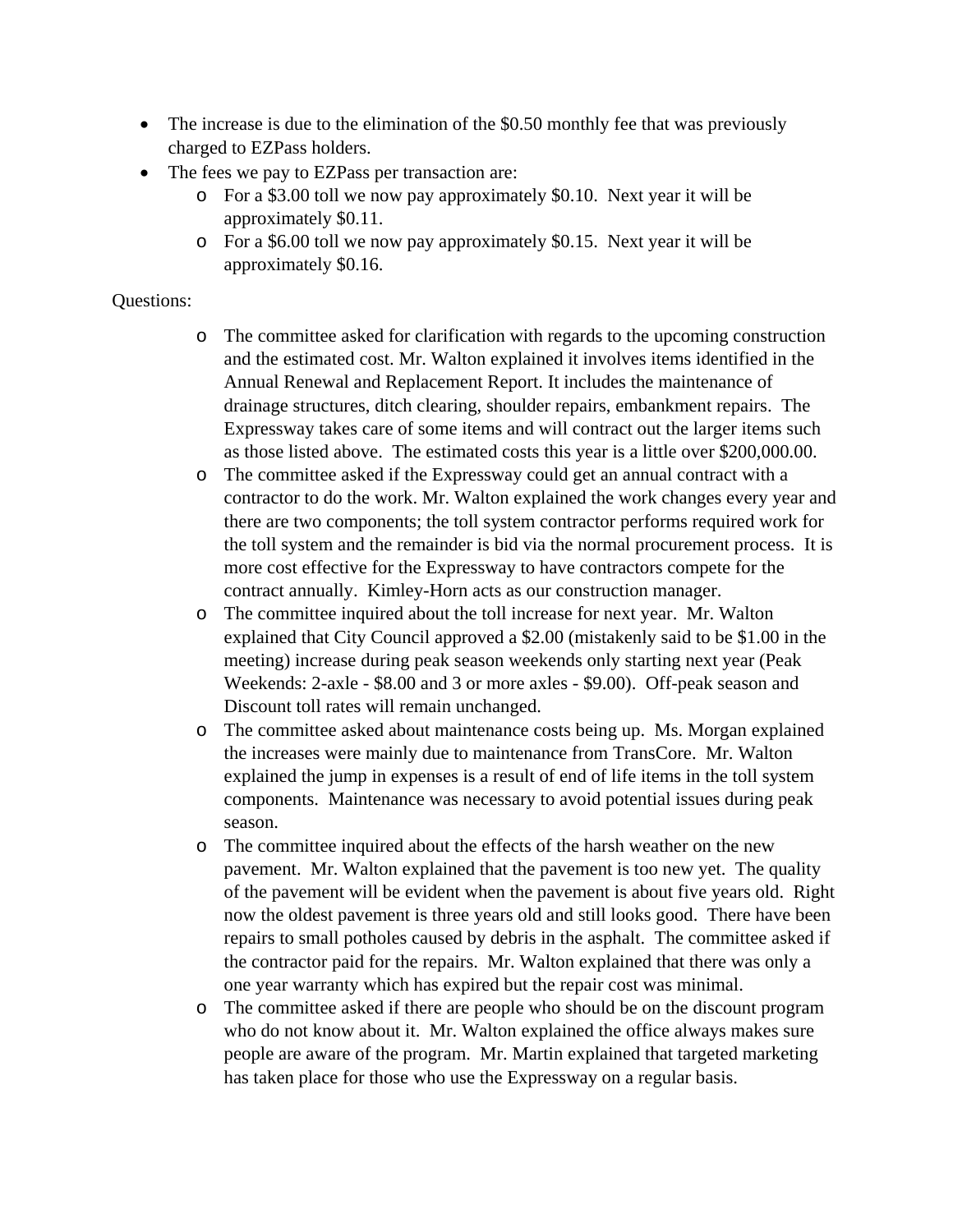## **South Norfolk Jordan Bridge Update**

Mr. Crum provided the following update on the South Norfolk Jordan Bridge

- Traffic has been tremendous. The weekend closure of the Elizabeth River Tunnels detours traffic to the SNJB. In addition there are two carriers in the shipyard resulting in an increase in traffic.
- In January the average daily traffic was 9876 cars which is a 146% increase in traffic over the same time frame last year. February totals were up 92% and March totals were up 98% when compared with the same time frame last year.
- Truck volume hit a record number in March (13,000 trucks).
- There have been no closures for the ERC so far in April.
- A food drive was conducted where drivers donated food and received EZ Pass reload cards. Almost 400 pounds of food was collected and donated to the Oasis Ministry in Portsmouth.
- A photo contest was conducted in March where the public submitted their pictures of the bridge and also judged the entries. The winning photos will be used in promotional materials.
- There is an annual bridge inspection currently taking place.
- This summer digital LED signs will be installed on the bridge that will provide safety messages or other messages to communicate with drivers.
- Two cameras will be added to the Va. 511 system.
- Thankful to VDOT for installing new overhead signs on I-464.
- Offered thanks to Mr. Todd and Mr. Sciacchitano for their service to the committee and presented them with framed pictures of the SNJB.

Ms. Latonio provided the following updates on the SNJB:

- The EZ Pass recycle process where rejected transactions were given a 10 day period in the hope that the customer replenished their EZ Pass account or added the plate to their account had a 70% success rate. This accelerates revenue and decreases operating costs. Mr. Crum added that the significance to this program is that the facility receives immediate pay rather than invoicing and waiting for payment.
- SNJB now works with a second tier collection agency through the first tier agency. The process is transparent from a customer standpoint. There is no cost to the facility. Nearly 8% of toll income collected came from this second tier agency.

SNJB employed a second law firm to collect on the post judgment accounts. The initial first months have already shown positive results.

• Upcoming initiatives: